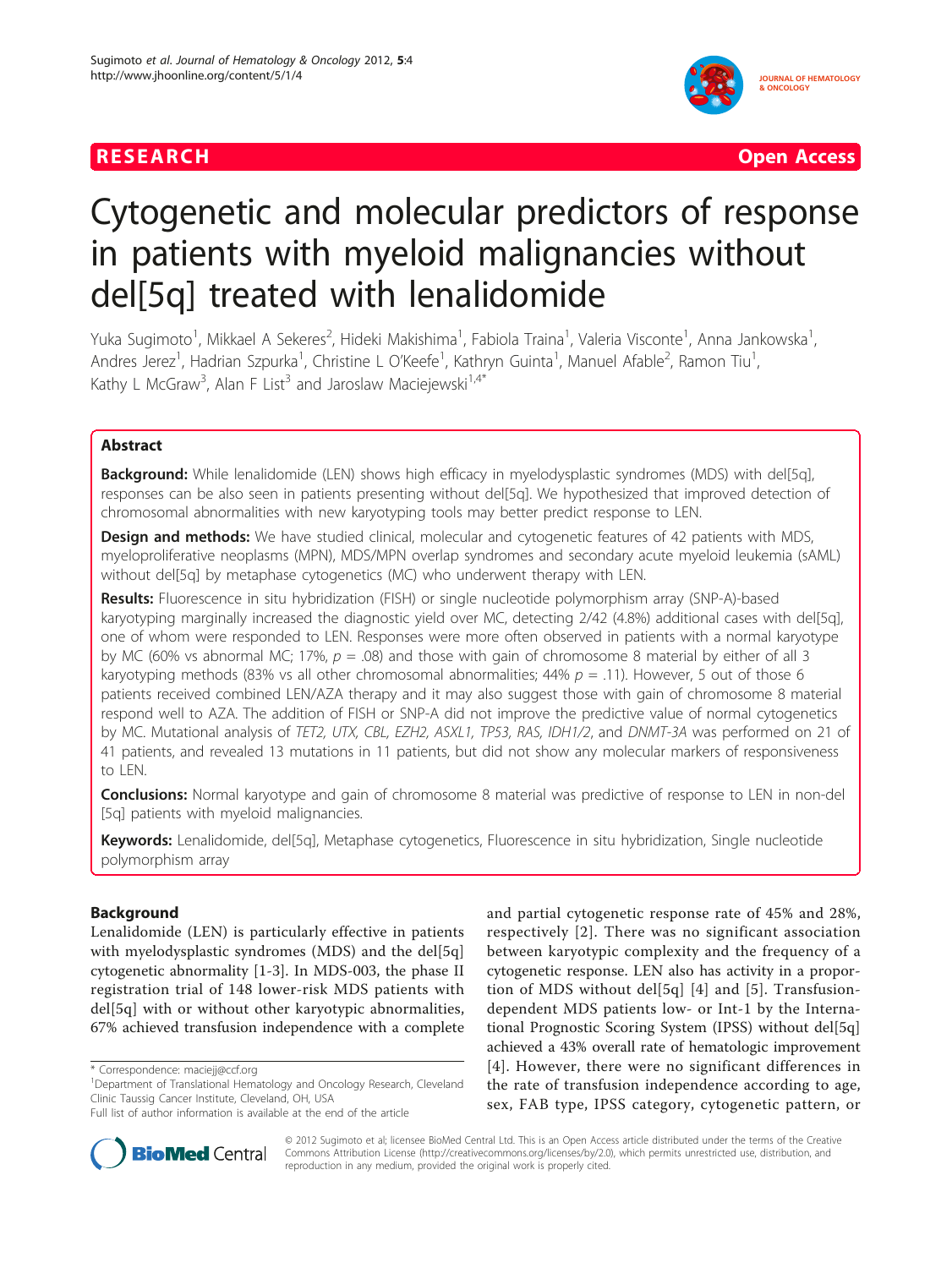early cytopenias. In higher risk (IPSS; Int-2, high) MDS patients with del[5q] with or without other karyotypic abnormalities, 27% achieved complete remission (CR), including 67% of patients with isolated del[5q], vs.  $1/1$ and 0/27 patients with one or more than one additional chromosomal abnormalities, respectively  $(P < .001)$  [[3](#page-8-0)]. Recently, high-dose LEN therapy resulted in a 14% CR/ partial response (PR) rate in AML patients with del[5q] [[6\]](#page-8-0), and a 30% CR/complete remission without complete recovery of all blood counts (CRi) rate in older AML patients without del[5q] [\[5](#page-8-0)]. To date, the presence of del [5q] with or without additional chromosomal abnormalities detected by metaphase cytogenetics (MC) remains the best prognostic factor for response to LEN. As patients without del[5q] can also show responses to LEN, identification of additional markers of response/ resistance is of utmost importance. Clinically, cytogenetic abnormalities including cryptic deletions of 5q, along with certain other mutations, may constitute additional lesions predictive of response. For instance, the presence of TP53 mutations has been shown to be associated with poor prognosis in azacitidine-treated MDS patients [\[7](#page-8-0)], and in LEN-treated MDS or AML patients with del[5q] [[8,9](#page-8-0)].

The diagnostic yield of MC can be enhanced by application of fluorescence in situ hybridization (FISH) for targeted detection of chromosomal lesions including del [5q], as this technique is considered to be more sensitive and allow for detection of smaller clones [[10](#page-9-0)]. Similarly, single nucleotide polymorphism array (SNP-A)-based karyotyping, due to its superb resolution, may allow for detection of previously cryptic unbalanced chromosomal defects [\[10](#page-9-0)] and [\[11\]](#page-9-0). Both techniques can be performed on interphase cells, and thereby do not require cell division.

In addition to mostly unbalanced cytogenetic defects, mutations of a number of genes, including TET2 [[12](#page-9-0),[13](#page-9-0)], UTX [[14](#page-9-0)], CBL [[15\]](#page-9-0), EZH2 [[16-18\]](#page-9-0), ASXL1 [[19](#page-9-0)-[21](#page-9-0)], TP53 [[7](#page-8-0)[,22,23](#page-9-0)], RAS [[24,25](#page-9-0)], IDH1/2 [[26](#page-9-0)], and DNMT3A [[27\]](#page-9-0) have been implicated in the pathogenesis of MDS and may also modulate clinical features including responsiveness to LEN.

We examined a cohort of patients without del[5q] treated with LEN and explored the relationship between molecular features and clinical response to LEN.

## Methods

## Patients

Bone marrow (BM) and/or peripheral blood (PB) were collected from 755 patients with myeloid malignancies seen at Cleveland Clinic (CC) and H. Lee Moffitt Cancer Center between 2002 and 2010. First, a cohort of 122 patients, who were examined with all 3 cytogenetic methods (MC, FISH and SNP-A) on the same sample, was collected. Next, data from 42 patients with MDS (31; RA, 5; RARS, 13; RCMD, 1; RAEB-1, 4; RAEB-2, 7; MDS-U, 1), myeloproliferative neoplasms (MPN) (PMF, 2), MDS/MPN overlap syndrome (7; CMML-1, 2; CMML-2, 2; MDS/MPN-U, 3), or 2 secondary acute myeloid leukemia (sAML) without del[5q], who received LEN for at least 8 weeks, were collected retrospectively. The schedule and dosage of lenalidomide was primarily 10 mg/day (5 mg/day in a few cases) for 1-21 days, with a 28-day cycle. All bone marrow biopsies were reviewed and diagnoses confirmed at Cleveland Clinic and H. Lee Moffitt Cancer Center. Response to LEN was defined by the modified International Working Group (IWG) response criteria (2006) [[28](#page-9-0)]. Informed consent for sample and clinical information collection was obtained according to protocols approved by the Cleveland Clinic or the H. Lee Moffitt Cancer Center IRBs.

## Cytogenetic analysis

Cytogenetic analysis was performed on marrow aspirates and/or peripheral blood, in cases where bone marrow samples could not be obtained, according to standard methods (Figure [1](#page-2-0)). 20 metaphase spreads were examined per patient, if available. Chromosome preparations were G-banded using trypsin and Giemsa (GTG) and karyotypes were described according to ISCN [[29](#page-9-0)].

## Fluorescence in situ hybridization

FISH analysis was performed on cell pellets from unstimulated cytogenetic cultures. Thresholds for interpretation as a positive result were established for each probe at 3 standard deviations above the mean of 20 normal bone marrow samples. In 27 cases, FISH analysis was performed at an outside reference laboratory (Mayo Clinic) using the following dual color probe sets: 5p15.2 (normal range; 0-4%)/EGR1 (5q31) (0-6%), CEP7 (0-5%)/ 7q31 (0-7%), CEP8 (0-2%)/MYC (8q24) (0-2%) and 20q12 (0-5%)/20qter (0-5%). In 95 cases, FISH was performed at CC using three dual color probe sets (Abbott Molecular, Abbott Park, IL). The first probe set consisted of D5S23 and D5S721 (5p15.2) labeled in Spectrum Green (0-6%) and EGR1 (5q31) labeled in Spectrum Orange (0-6%). The second probe set consisted of the chromosome 7 centromere labeled in Spectrum Green (0-5%) and D7S486 (7q31) labeled in Spectrum Orange (0-7%). The third probe set consisted of the chromosome 8 centromere labeled in Spectrum Green (0-8%) and D20S108 (20q12) labeled in Spectrum Orange (0-4%).

## DNA extraction

DNA was extracted from whole bone marrow using the ArchivePure Kit (5Prime, Gaithersburg, MD) per manufacturer's instructions. The concentration of the DNA was obtained using a ND-1000 spectrophotometer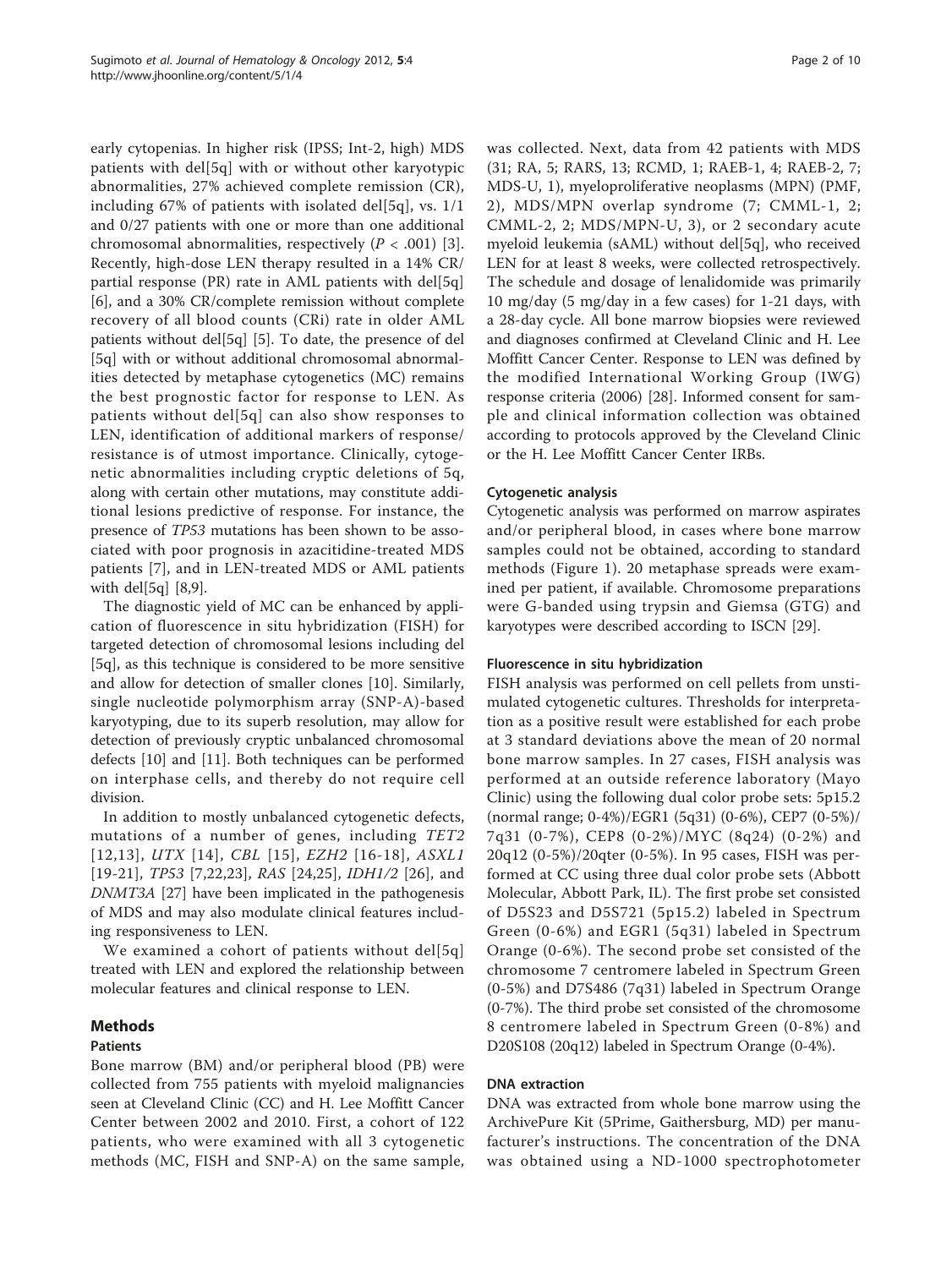<span id="page-2-0"></span>

(NanoDrop, Wilmington, DE, USA). To study the germ line, T lymphocytes (CD3+) were isolated using Robo-Sep according to manufacturer's protocol (StemCell Technologies, Vancouver, BC, Canada).

#### Mutational analysis

Mutation screening was performed for genes known to be mutated in myeloid malignancies (TET2, UTX, CBL, EZH2, ASXL1, TP53, RAS, IDH1/2, and DNMT3A) in the cases for which DNA was available  $(N = 21)$ . All of the coding exons for TET2, UTX, EZH2 and TP53 were screened as previously reported [[13-17](#page-9-0)] and [\[23](#page-9-0)]. Direct genomic sequencing of exons 8 and 9 of CBL, exon 12 of ASXL-1, exons 1 and 2 of N-RAS and K-RAS, exon 4 of IDH-1 and IDH-2, and exon 23 of DNMT3A was performed as previously described [[15,21,26,27,30\]](#page-9-0). The reference sequence from UCSC Genome Browser was used to identify the position of each amino acid change listed in Table [1](#page-3-0) (TET2, uc003hxk.2; EZH2, uc003wfb.1; ASXL-1, uc002wxs.1; KRAS, uc001rgp.1; DNMT-3, uc002rgc.1). In selected cases CD3+ cells were purified and used as controls to confirm the somatic status of mutations.

## SNP-A cytogenetics

Affymetrix Gene Chip Mapping 250 K Assay Kit or Genome-Wide Human SNP Assay Kit 6.0 (Affymetrix, Santa Clara, CA) was used for analysis of 52 and 70 samples with myeloid malignancies, respectively. Following Nsp I digestion (New England Biolabs, Ipswich, MA), fragmented DNA was ligated to adaptor using T4 ligase (New England Biolabs) followed by PCR amplification. The PCR product was hybridized to the array, processed with the Fluidic Station 450 and scanned using the Gene Chip Scanner 3000 (Affymetrix).

#### Biostatistical evaluation of SNP-A data

GeneChip Mapping 250 K Array data, signal intensity and SNP calls were determined using Gene Chip Genotyping Analysis Software Version 4.0 (GTYPE). Copy number and LOH were investigated using Copy Number Analyzer for Affymetrix GeneChip Mapping (CNAG v. 3.0). For Genome-Wide Human SNP Array 6.0, the genotype calls for each individual were determined by the Birdseed version 1 genotype-calling algorithm, embedded in the software included with the Affymetrix Genotyping Console 2.0 (Affymetrix).

For detection of lesions we used the following diagnostic algorithm: lesions identified by SNP-A were compared with the Database of Genomic Variants ([http://](http://projects.tcag.ca/variation/) [projects.tcag.ca/variation/\)](http://projects.tcag.ca/variation/) and our own internal control series to exclude known copy number variants (CNVs). In our internal control cohort, the largest area of copy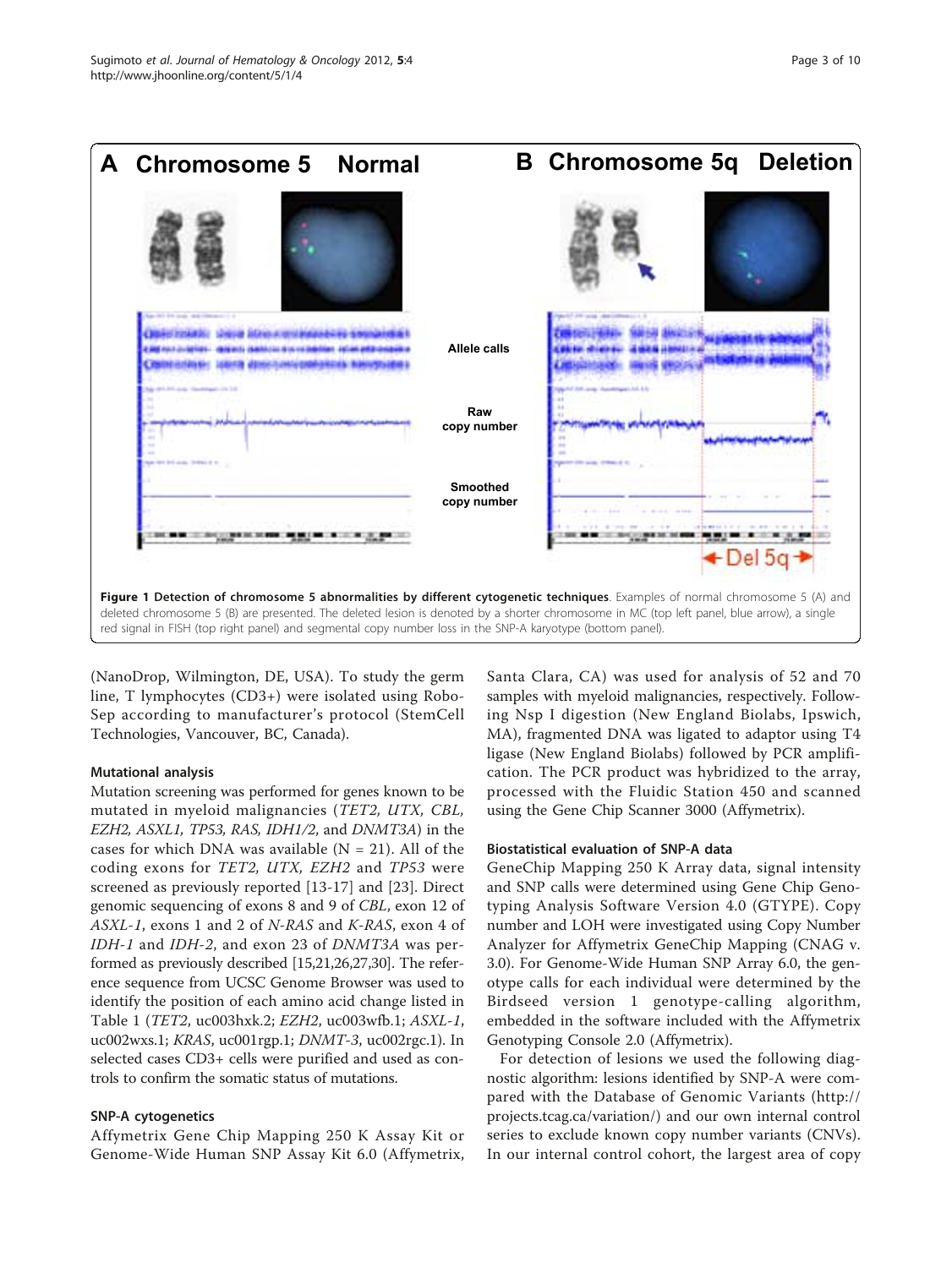| Case           | Response  | TET <sub>2</sub> | <b>UTX</b> | <b>CBL</b> | EZH <sub>2</sub> | ASXL1        | <b>TP53</b> | N-RAS | K-RAS            | IDH1 | IDH <sub>2</sub> | DNMT3A |
|----------------|-----------|------------------|------------|------------|------------------|--------------|-------------|-------|------------------|------|------------------|--------|
|                | <b>CR</b> | WT               | WT         | WT         | WT               | WT           | WT          | WT    | WT               | WT   | WT               | WT     |
| 2              | <b>CR</b> | WT               | WT         | WT         | WT               | L775fsX1     | WT          | WT    | WT               | WT   | WT               | WT     |
| 3              | PR        | WT               | WT         | WT         | WT               | WT           | WT          | WT    | WT               | WT   | WT               | WT     |
| $\overline{4}$ | <b>NR</b> | WT               | WT         | WT         | WT               | WT           | WT          | WT    | WT               | WT   | WT               | WT     |
| 5              | <b>CR</b> | WT               | WT         | WT         | WT               | E1102D       | WT          | WT    | WT               | WT   | WT               | R882H  |
| 6              | PR        | P1681fsX2        | WT         | WT         | WT               | P1277fsX2    | WT          | WT    | WT               | WT   | WT               | WT     |
| $\overline{7}$ | <b>CR</b> | WT               | WT         | WT         | WT               | WT           | WT          | WT    | WT               | WT   | WT               | WT     |
| 8              | H         | WT               | WT         | WT         | WT               | WT           | WT          | WT    | WT               | WT   | WT               | WT     |
| 10             | <b>CR</b> | WT               | WT         | WT         | WT               | WT           | WT          | WT    | WT               | WT   | WT               | WT     |
| 11             | HI        | WT               | WT         | WT         | WT               | WT           | WT          | WT    | L <sub>19F</sub> | WT   | WT               | WT     |
| 12             | <b>CR</b> | V1417F           | WT         | WT         | WT               | WT           | WT          | WT    | WT               | WT   | WT               | WT     |
| 13             | <b>NR</b> | WT               | WT         | WT         | WT               | WT           | WT          | WT    | WT               | WT   | WT               | WT     |
| 14             | PR        | WT               | WT         | WT         | WT               | WT           | WT          | WT    | WT               | WT   | WT               | WT     |
| 15             | <b>CR</b> | T1978P           | WT         | WT         | WT               | WT           | WT          | WT    | WT               | WT   | WT               | WT     |
| 16             | <b>NR</b> | WT               | WT         | WT         | WT               | <b>S846N</b> | WT          | WT    | WT               | WT   | WT               | WT     |
| 17             | <b>NR</b> | N1068fsX13       | WT         | WT         | WT               | WT           | WT          | WT    | WT               | WT   | WT               | WT     |
| 18             | <b>NR</b> | WT               | WT         | WT         | WT               | WT           | WT          | WT    | WT               | WT   | WT               | WT     |
| 19             | <b>NR</b> | P1962L           | WT         | WT         | WT               | WT           | WT          | WT    | WT               | WT   | WT               | WT     |
| 20             | <b>CR</b> | WT               | WT         | WT         | WT               | WT           | WT          | WT    | WT               | WT   | WT               | R882H  |
| 21             | H         | WT               | WT         | WT         | T726X            | WT           | WT          | WT    | WT               | WT   | WT               | WT     |
| 22             | H         | WT               | WT         | WT         | WT               | WT           | WT          | WT    | WT               | WT   | WT               | WT     |

<span id="page-3-0"></span>Table 1 Mutation analysis in the cohort of LEN patients

Abbreviation: CR complete response; PR partial response; HI hematologic improvement; WT wild type

neutral loss of heterozygosity (CN-LOH) we observed was 52.5 Mb and the average size of CN-LOH was 7.2 Mb. In addition, we observed that areas of LOH in controls were exclusively interstitial. Consequently, areas of LOH < 24.8 Mb (mean size ± 2SD) were excluded from analysis in the patient set. Deletions and gains of chromosomal material seen on metaphase karyograms and SNP-A samples that showed a concordantly normal karyotype by both MC and SNP-A testing were not further confirmed. When possible, all other remaining new defects were confirmed using paired analysis of CD3+ cells.

#### Statistical analysis

Demographic and baseline MDS disease characteristics of all patients were summarized descriptively, using medians and ranges. The response differences between 2 groups were compared using Fisher's exact test, with a two-sided alpha value of .05 denoting significance.

#### Results

## Comparison between metaphase cytogenetics and other cytogenetic methods

We first identified a cohort of 122 patients for whom MC, FISH and SNP-A analyses were performed on the same sample, to evaluate the additional yield of more sensitive techniques for identifying del[5q]. In patients with MDS (N = 82), MDS/MPN (N = 13), AML (N = 23), and MPN ( $N = 4$ ), the detection rate of del[5q] increased only marginally with the use of additional techniques, from  $24\%$  (MC + FISH), to  $25\%$  (MC + SNP-A), 25% (FISH + SNP-A) and 26% (all 3 methods) (Figure [1,](#page-2-0) Table 2). We also identified 3 cases with copy neutral loss of heterozygosity (CN-LOH) of 5q in this cohort using SNP-A. One region of CN-LOH was found in sAML with complex chromosomal abnormalities including del $[5][q13q33]$  by MC, and the other 2 CN-LOH regions were detected in MDS cases with chromosomal abnormalities other than del[5q].

## Clinical characteristics of non-del[5q] patients who had LEN therapy

Clinical characteristics of the patients with myeloid malignancies without del[5q] by MC and who received LEN are summarized in Table [3;](#page-4-0) 31 patients received LEN monotherapy (complete response [CR],  $N = 3$ ;

Table 2 Number and percentage of del[5q] detected using metaphase cytogenetics, FISH and SNP-A alone or in combination in myeloid malignancies ( $N = 122$ )

|                                |  | MC FISH SNP MC<br>$+$ FISH $+$ SNP | MC.  | <b>FISH</b><br>+SNP | <b>MC+FISH</b><br>$+$ SNP |
|--------------------------------|--|------------------------------------|------|---------------------|---------------------------|
| Number                         |  | - 24 27 25 29                      | - 30 | - 31                | -32                       |
| Percentage 20% 22% 21% 24% 25% |  |                                    |      | 25%                 | 26%                       |

MC metaphase cytogenetics; FISH fluorescence in situ hybridization; SNP single nucleotide polymorphism array-based karyotyping.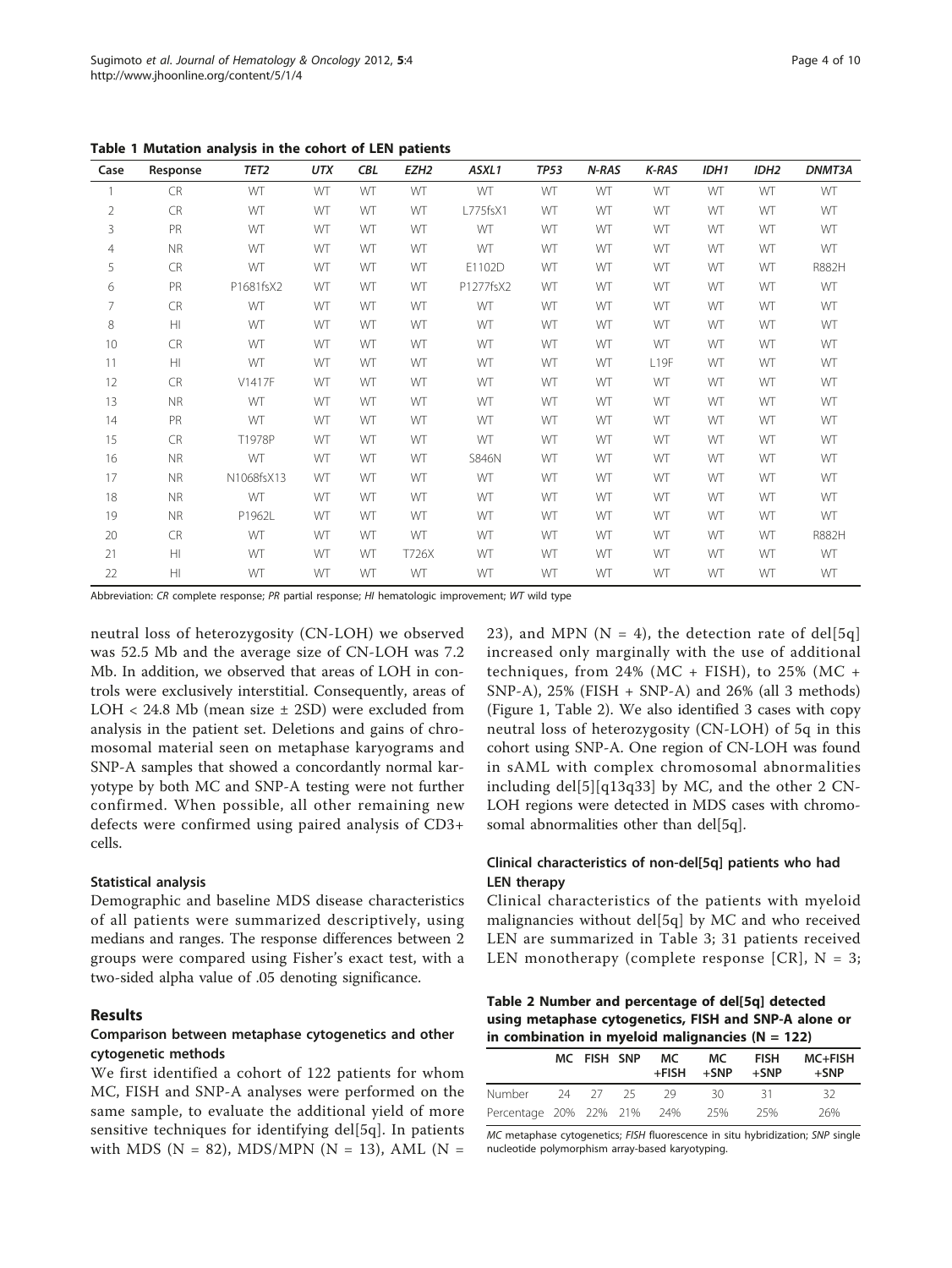| Diagnosis (No. of Patients)                               |                      |                |                |
|-----------------------------------------------------------|----------------------|----------------|----------------|
| <b>MDS</b>                                                |                      | 31             |                |
|                                                           | RA                   |                | 5              |
|                                                           | RARS                 |                | 13             |
|                                                           | <b>RCMD</b>          |                | $\mathbf{1}$   |
|                                                           | RAEB-1               |                | $\overline{4}$ |
|                                                           | RAEB-2               |                | 7              |
|                                                           | MDS-U                |                |                |
| MDS/MPN                                                   | CMML-1               | 7              |                |
|                                                           | CMML-2               |                | 2<br>2         |
|                                                           | MDS/MPN-U            |                | 3              |
| PMF                                                       |                      | $\overline{2}$ |                |
| sAML                                                      |                      | $\sqrt{2}$     |                |
| Age (years old)                                           |                      |                |                |
|                                                           | Median (Range)       |                | 70 (46-83)     |
| Sex (No. of Patients)                                     |                      |                |                |
|                                                           | ${\mathsf M}$        |                | 28             |
|                                                           | F                    |                | 14             |
| IPSS (No. of Patients)                                    |                      |                |                |
|                                                           | LOW                  |                | 12             |
|                                                           | $INT-1$              |                | 11             |
|                                                           | $INT-2$              |                | $\overline{7}$ |
|                                                           | <b>HIGH</b>          |                | $\mathbf{1}$   |
|                                                           | not indicated        |                | 11             |
| Duration of MDS (months)                                  |                      |                |                |
|                                                           | Median (Range)       |                | 15 (0-118)     |
| Previous Therapies                                        |                      |                |                |
|                                                           | Yes                  |                | 27             |
|                                                           | No                   |                | 15             |
| Transfusion dependence (No. of Patients)                  |                      |                |                |
|                                                           | Yes                  |                | 30             |
|                                                           | No                   |                | 12             |
| Neutropenia (< $1.5 \times 10^9/\mu$ ) (No. of Patients)  |                      |                |                |
|                                                           | Yes                  |                | 5              |
|                                                           | No                   |                | 37             |
| Thrombocytopenia (< $100 \times 10^9$ ) (No. of Patients) | Yes                  |                | 12             |
|                                                           | No                   |                | 30             |
| Therapy (No. of Patients)                                 |                      |                |                |
| LEN (5-10 mg/day) alone                                   |                      |                | 30             |
| LEN high dose (50 mg/day)                                 |                      |                | $\mathbf{1}$   |
|                                                           | LEN/AZA              |                | 11             |
| Duration of LEN therapy (months)                          |                      |                |                |
|                                                           | Median (Range)       |                | $5(0-76)$      |
| Response to therapy (No. of Patients)                     |                      |                |                |
|                                                           | ${\sf CR}$           |                | $\mathcal{G}$  |
|                                                           | ${\sf PR}$           |                | 3              |
|                                                           | $\mathbb H\mathbb I$ |                | 10             |
|                                                           | $\sf NR$             |                | 16             |
|                                                           | $\mathsf{NE}\xspace$ |                | $\overline{4}$ |

#### <span id="page-4-0"></span>Table 3 Summary of clinical characteristics of patients without del[5q] on MC who received lenalidomide (N = 42)

Abbreviation: MDS myelodysplastic syndromes; RA refractory anemia; RARS refractory anemia with ring sideroblasts; RCMD refractory cytopenia with multilineage dysplasia; RAEB refractory anemia with excess blasts, MDS-U MDS unclassifiable; MDS/MPN MDS/myeloproliferative neoplasm; CMML chronic myelomonocytic leukemia; MDS/MPN-U MDS/MPN unclassifiable; PMF primary myelofibrosis; sAML secondary acute myeloid leukemia; M male; F female; LEN lenalidomide; LEN/AZA LEN/azacitidine; CR complete response; PR partial response; HI hematological improvement; NR no response; NE not evaluated.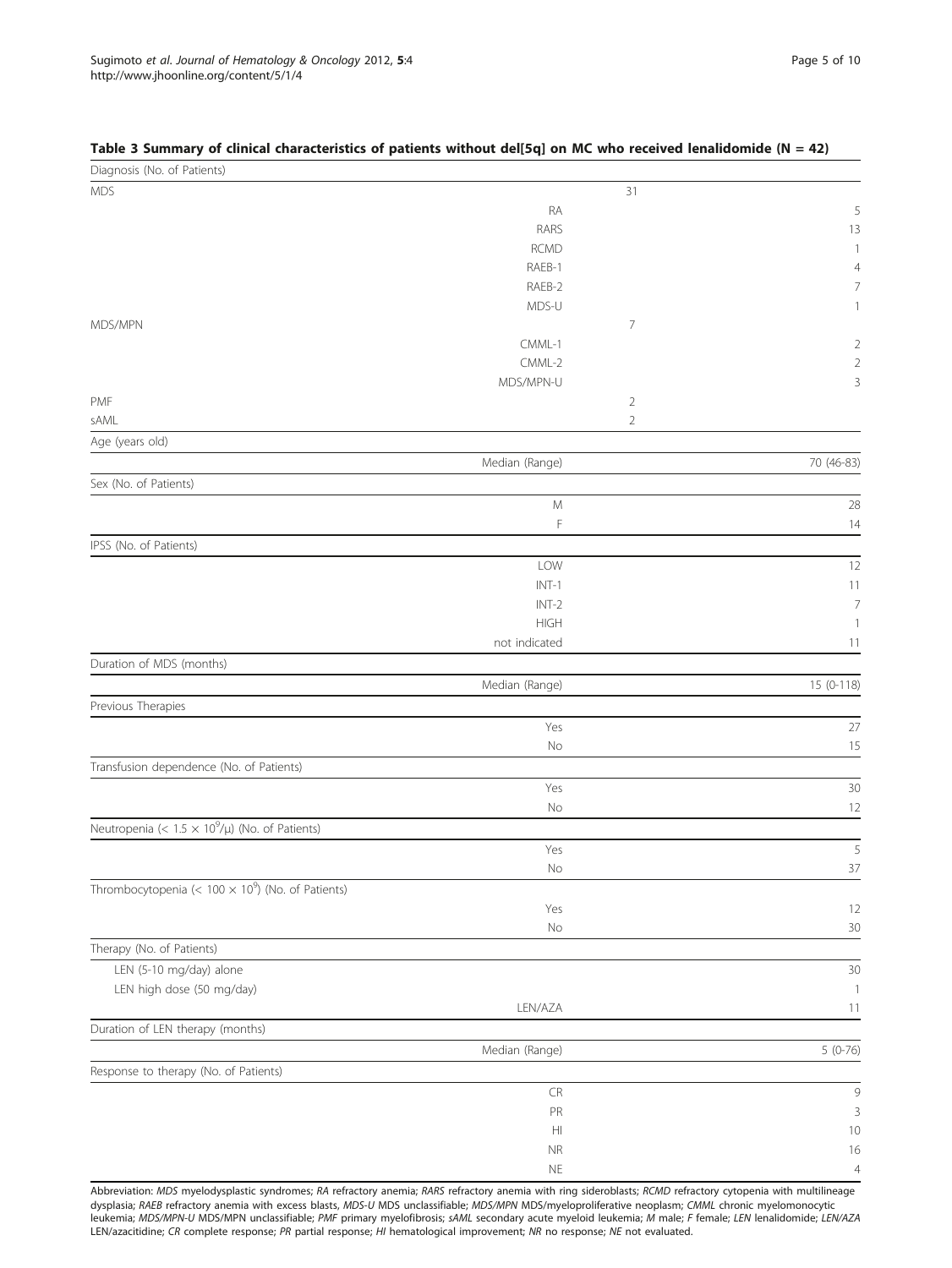partial response [PR],  $N = 2$ ; hematologic improvement [HI],  $N = 9$ ; no response [NR],  $n = 13$ ; not evaluated [NE],  $n = 4$ ), and 11 patients received LEN/azacitidine (AZA) combination therapy (CR,  $N = 6$ ; PR,  $N = 1$ ; HI,  $N = 1$ ; NR,  $N = 3$ ). Only 1 patient had past history of Hodgkin's lymphoma and was suspected to have therapy-related MDS/MPN.

By MC, 32 patients (76%) who received treatment with LEN showed a normal karyotype, 1 patient (2.4%) had no growth to their bone marrow sample, and 9  $(21%)$  had an abnormal karyotype other than del[5q] (Table [4](#page-6-0)). However, the frequency of an abnormal karyotype was increased to 67% using FISH and SNP-A as karyotyping tools in patients receiving LEN without del[5q] by MC (Figure [2](#page-7-0)). Previously cryptic del[5q] was detected by both SNP-A and FISH in an additional 1/18 patients with normal MC (Case 19 in Table [4\)](#page-6-0). Del[5q] was also revealed by FISH in 1 patient with unsuccessful MC (Case 14 in Table [4](#page-6-0)), but, due to the small size of the clone (8%), SNP-A was not able to detect this lesion.

#### Impact of chromosomal abnormalities on response

In 27 patients who received LEN for more than 2 months, the overall response rate (ORR) was 52%, including 3 CR, 2 PR and 9 HI. Case 19, who was diagnosed as sAML with del[5q] by FISH and SNP-A only, was refractory to high-dose LEN. Case 14, a MDS/MPN unclassifiable (MDS/MPN-U) patient in whom a del[5q] clone was detected only by FISH due to the small size, had a sustained PR with transfusion independence. The ORR to LEN in patients with normal MC was 60%, vs. 17% for those with chromosomal aberrations by MC  $(p)$ = .08); the addition of FISH or SNP-A did not improve the predictive value of normal cytogenetics (Table [5\)](#page-8-0). We also analyzed 11 patients without del[5q] by MC who received combination therapy with AZA and LEN, for whom the ORR was 73% (6 CR, 1 PR, 1 HI). By MC, 8/11 patients had a normal karyogram and a response of 75%, compared to 3 patients with chromosomal lesions, 1 of whom did not respond. Similar to the results with LEN alone, inclusion of defects detected by SNP-A or FISH did not allow for better separation of responders based on normal cytogenetics by MC. The most frequent cytogenetic abnormality among the patients who received LEN was gain of chromosome 8 material (6/42), followed by the loss of chromosome 20 material (5/42). Patients with gain of chromosome 8 had high ORR to LEN (5 out of 6, 83%) and ORR in patients with chromosome 20 abnormalities was 3 out of 5. The response of patients with all other chromosomal abnormalities by MC, FISH or SNP-A was 44%. These findings indicate that responses tend to be more often observed in patients with gain of chromosome 8 material by either of all 3 karyotyping methods ( $p =$ .11), although 5 out of those 6 patients received combined LEN/AZA therapy.

#### Impact of mutational status on response

In 21 LEN-treated patients (11 patients with LEN only and 10 patients with LEN/AZA), somatic mutations were found in TET2 ( $N = 5$ ), EZH2 ( $N = 1$ ), ASXL1 ( $N$  $= 4$ ), *K-RAS* (N = 1), and *DNMT3A* (N = 2) in 11 patients. ASXL1 and DNMT3, or TET2 and ASXL1 mutations were each found in one patient, and each of these patients achieved CR with LEN/AZA or PR with LEN only. ORR was 73% in patients with any of investigated mutations and 70% in patients without a mutation  $(p = .36)$ . For patients treated with LEN only, 3 out of 8 (38%) responders had mutations, and 1 out of 3 (33%) non-responders harbored mutations.

#### **Discussion**

Though the mechanism of action of lenalidomide has not been definitively determined, it purportedly works through inhibition of phosphatase activity in the common deleted region (CDR) of 5q that plays a key role in cell cycle regulation, through a defect in ribosomal protein function, via direct cytotoxic mechanisms in patients with the del (5q) cytogenetic abnormality, and supposedly through effects on the bone marrow microenvironment in patients who do not have this lesion, via abrogation of the effects of pro-apoptotic, pro-inflammatory cytokines [\[1](#page-8-0)-[3\]](#page-8-0). Until now, additional markers of responsiveness to LEN beyond del[5q] have not been identified.

New cytogenetic tools such as FISH and SNP-A are likely to improve the diagnostic value of cytogenetic diagnostics [[8](#page-8-0),[9](#page-8-0),[29](#page-9-0)]. We first assumed that we would detect previously unrecognized cases of del[5q] using these techniques. In our cohort of patients given LEN, del[5q] cases detected by FISH and/or SNP-A ranged from 2 out of all 42 cases (4.8%) of patients without del [5q] by MC, and 1 out of 32 cases (3.1%) with normal MC. These frequencies are similar to those reported in a previous study, in which 5.96% of cases without del [5q] by MC and 2.7% of those with normal karyotype by MC were found to be del[5q] by FISH [[31\]](#page-9-0). These results suggest that FISH and SNP-A may marginally improve the detection rate of del[5q]. While the detection rate of cryptic del[5q] was only marginally enhanced with FISH and SNP-A, new karyotyping tools improved the detection rate of other chromosomal abnormalities in our cohort from 21% to 67% compared to MC. A previous study of 43 MDS patients suggested that the cytogenetic pattern correlates with hematologic response; 10 of 12 patients (83%) with del[5q] achieved sustained red blood cell transfusion independence,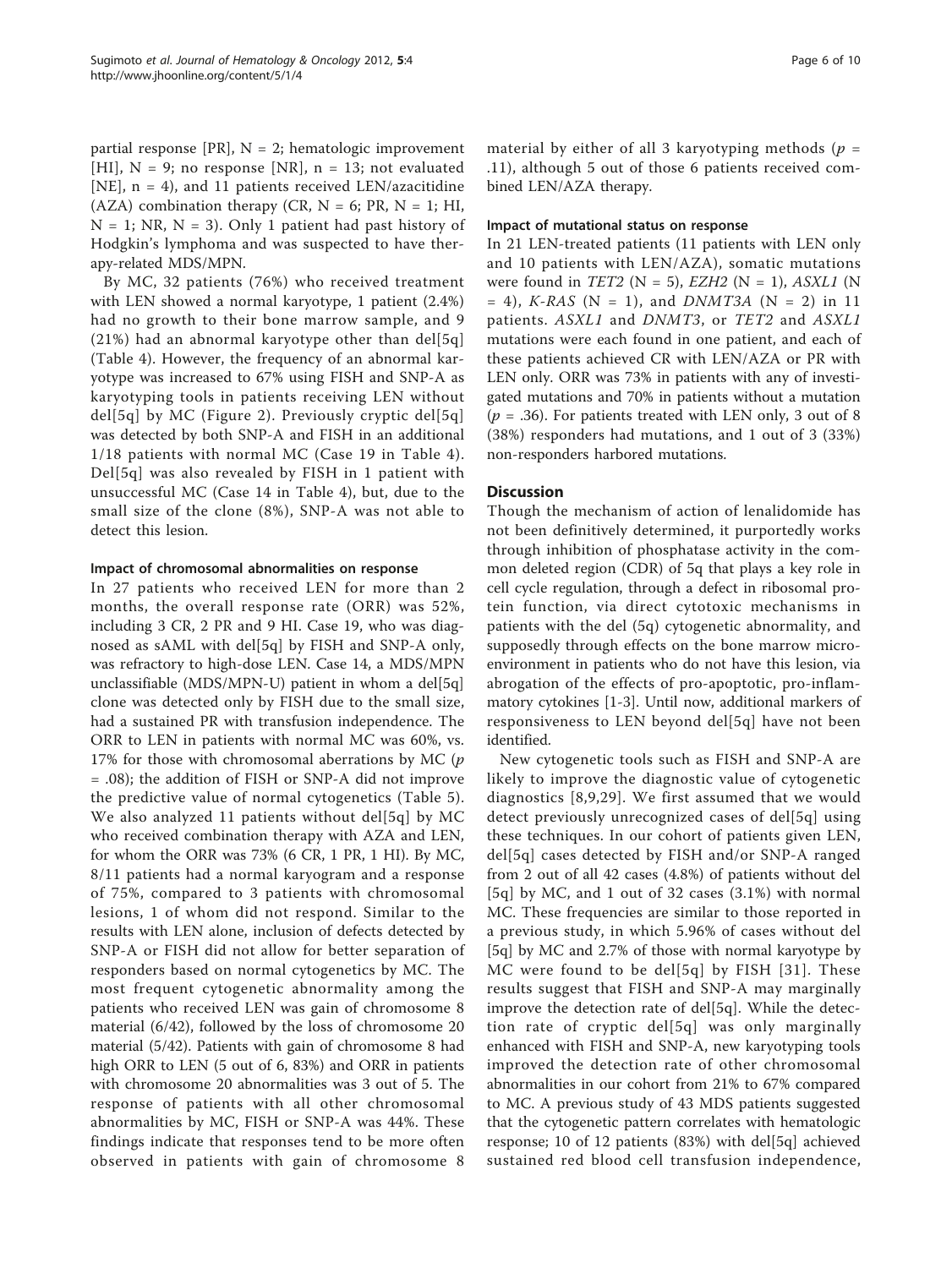| Case           | Age<br>(y.o.) |               | Sex Diagnosis IPSS |                          | <b>Therapy</b>     | Response               | MC                                                                        | <b>FISH</b>          | SNP-<br>Α |              |                             |
|----------------|---------------|---------------|--------------------|--------------------------|--------------------|------------------------|---------------------------------------------------------------------------|----------------------|-----------|--------------|-----------------------------|
| 1              | 73            | M             | RAEB-2             | $INT-2$                  | LEN/AZA            | CR                     | $\hbox{N}$                                                                | Ν                    |           | Gain         | 4q13.2                      |
| $\overline{2}$ | 75            | M             | RAEB-1             | $INT-1$                  | LEN/AZA            | CR                     | N                                                                         | trisomy<br>8         | 9%        | Gain         | 8q11.1q11.21                |
|                |               |               |                    |                          |                    |                        |                                                                           |                      |           | <b>UPD</b>   | 11q14.1q21                  |
| 3              | 62            | M             | MDS/MP<br>$N-U$    | $INT-1$                  | LEN/AZA            | PR                     | $\mathbb N$                                                               | Ν                    |           | UPD          | 1pterp32.3                  |
|                |               |               |                    |                          |                    |                        |                                                                           |                      |           | <b>UPD</b>   | 3p21.31p21.1                |
| 4              | 68            | M             | RAEB-2             | <b>HIGH</b>              | LEN/AZA            | <b>NR</b>              | complex karyotype, including trisomy 8, del<br>[7q], del[12], and del[20] | del[7q]              | 68%       | Gain         | 8                           |
|                |               |               |                    |                          |                    |                        |                                                                           | del[20q]             | 60%       | Loss         | 11p14.3p13                  |
|                |               |               |                    |                          |                    |                        |                                                                           | trisomy<br>8         | 41%       | Loss         | 12p12.3p11.21               |
|                |               |               |                    |                          |                    |                        |                                                                           |                      |           | Loss         | 12q21.1q21.31               |
|                |               |               |                    |                          |                    |                        |                                                                           |                      |           | Loss         | 16q22.3q24.3                |
|                |               |               |                    |                          |                    |                        |                                                                           |                      |           | Loss         | 1p22.2p22.1                 |
|                |               |               |                    |                          |                    |                        |                                                                           |                      |           | Loss         | 20q11.2q13.33               |
|                |               |               |                    |                          |                    |                        |                                                                           |                      |           | Loss         | 21q11.2q21.1<br>2q31.3q32.1 |
|                |               |               |                    |                          |                    |                        |                                                                           |                      |           | Loss<br>Loss | 6q23.3                      |
|                |               |               |                    |                          |                    |                        |                                                                           |                      |           | Gain         | 7q11.21q11.22               |
|                |               |               |                    |                          |                    |                        |                                                                           |                      |           | Loss         | 7q22.1q36.2                 |
| 5              | 68            | M             | RAEB-2             | $INT-2$                  | LEN/AZA            | <b>CR</b>              | 47, XY, +8[6]                                                             | trisomy<br>8         | 9%        | Gain         | 14q11.1q11.2                |
|                |               |               |                    |                          |                    |                        |                                                                           |                      |           | <b>UPD</b>   | 19p13.11p12                 |
|                |               |               |                    |                          |                    |                        |                                                                           |                      |           | Gain         | 8p23.3q24.3                 |
| 6              | 73            | M             | CMML-1             | <b>NE</b>                | LEN                | PR                     | $\mathbb N$                                                               | del[20q]             | 10%       | <b>UPD</b>   | 9pterp22.2                  |
| 7              | 67            | M             | PMF                | <b>NE</b>                | LEN                | PR                     | N                                                                         | Ν                    |           | Loss         | 11q23.3                     |
| 8              | 66            | M             | <b>RCMD</b>        | LOW                      | LEN                | HI                     | 46, XY, del(20) (q11q13) [2] / 46, XY [18]                                | del[20q]             | 17%       | Gain         | 8q11.1q11.23                |
| 9              | 69            | M             | RAEB-1             | INT-2                    | LEN/AZA            | CR                     | N                                                                         | Ν                    |           | <b>NE</b>    |                             |
| 10             | 64            | M             | MDS/MP<br>$N-U$    | <b>NE</b>                | LEN                | <b>CR</b>              | N                                                                         | Ν                    |           | N            |                             |
| 11             | 79            | F             | CMML-2             | <b>NE</b>                | LEN/AZA            | $\mathsf{H}\mathsf{I}$ | 47, XX, +8[20]                                                            | trisomy<br>8         | 42%       | Gain         | 8                           |
| 12             | 62            | F             | RAEB-2             | $INT-2$                  | LEN/AZA            | <b>CR</b>              | $\mathbb N$                                                               | Ν                    |           | $\mathbb N$  |                             |
| 13             | 62            | F             | RARS               | $INT-1$                  | LEN                | <b>NR</b>              | 46, XX, add(15)(p11.1), add(2 2)(p11.2)[3]/47,<br>idem,+19[19].           | del[7q]              | 11%       | Gain         | 19                          |
|                |               |               |                    |                          |                    |                        |                                                                           | del[7]               | 6%        | Gain<br>Gain | 3q26.1<br>4p16.2            |
| 14             | 72            | M             | MDS/<br>MPN-U      | $INT-2$                  | LEN                | PR                     | no growth                                                                 | del[5q]              | 8%        |              | Loss 20q11.1q13.12          |
|                |               |               |                    |                          |                    |                        |                                                                           | del[20q] 35%         |           | Loss         | 2p21p24.1                   |
|                |               |               |                    |                          |                    |                        |                                                                           |                      |           | Loss         | 8q11.23q12.1                |
|                |               |               |                    |                          |                    |                        |                                                                           |                      |           | Gain         | 9p12pter                    |
| 15             | 63            | ${\mathsf M}$ | RAEB-2             | <b>NE</b>                | LEN/AZA            | ${\sf CR}$             | N                                                                         | Ν                    |           | Gain         | 12q24.32                    |
|                |               |               |                    |                          |                    |                        |                                                                           |                      |           | Gain         | 8q11.1                      |
| 16             | 81            | F             | RAEB-2             | $INT-2$                  | LEN/AZA            | <b>NR</b>              | $\mathbb N$                                                               | $\hbox{N}$           |           | $\mathbb N$  |                             |
| 17             | 69            | M             | CMML-2             | $\overline{\phantom{a}}$ | LEN/AZA            | <b>NR</b>              | N                                                                         | <b>NE</b>            |           | Loss         | 2p22.3                      |
| 18             | 46            | M             | PMF                | $\overline{\phantom{0}}$ | LEN                | <b>NR</b>              | balanced translocation at chromosomes 2<br>and 22                         | $\mathsf{NE}\xspace$ |           | <b>UPD</b>   | 14q31.3q32.33               |
|                |               |               |                    |                          |                    |                        |                                                                           |                      |           | Gain         | 9p24.3p11.1                 |
| 19             | 70            | F             | sAML               |                          | LEN (High<br>dose) | <b>NR</b>              | $\hbox{N}$                                                                | del[5q]              | 33%       | Loss         | 5q31.2                      |
| 20             | 65            | F             | RARS               | LOW                      | LEN                | CR                     | $\mathbb N$                                                               | <b>NE</b>            |           | $\hbox{N}$   |                             |

<span id="page-6-0"></span>Table 4 Patients characteristics who received LEN without del[5q] by MC (N = 42)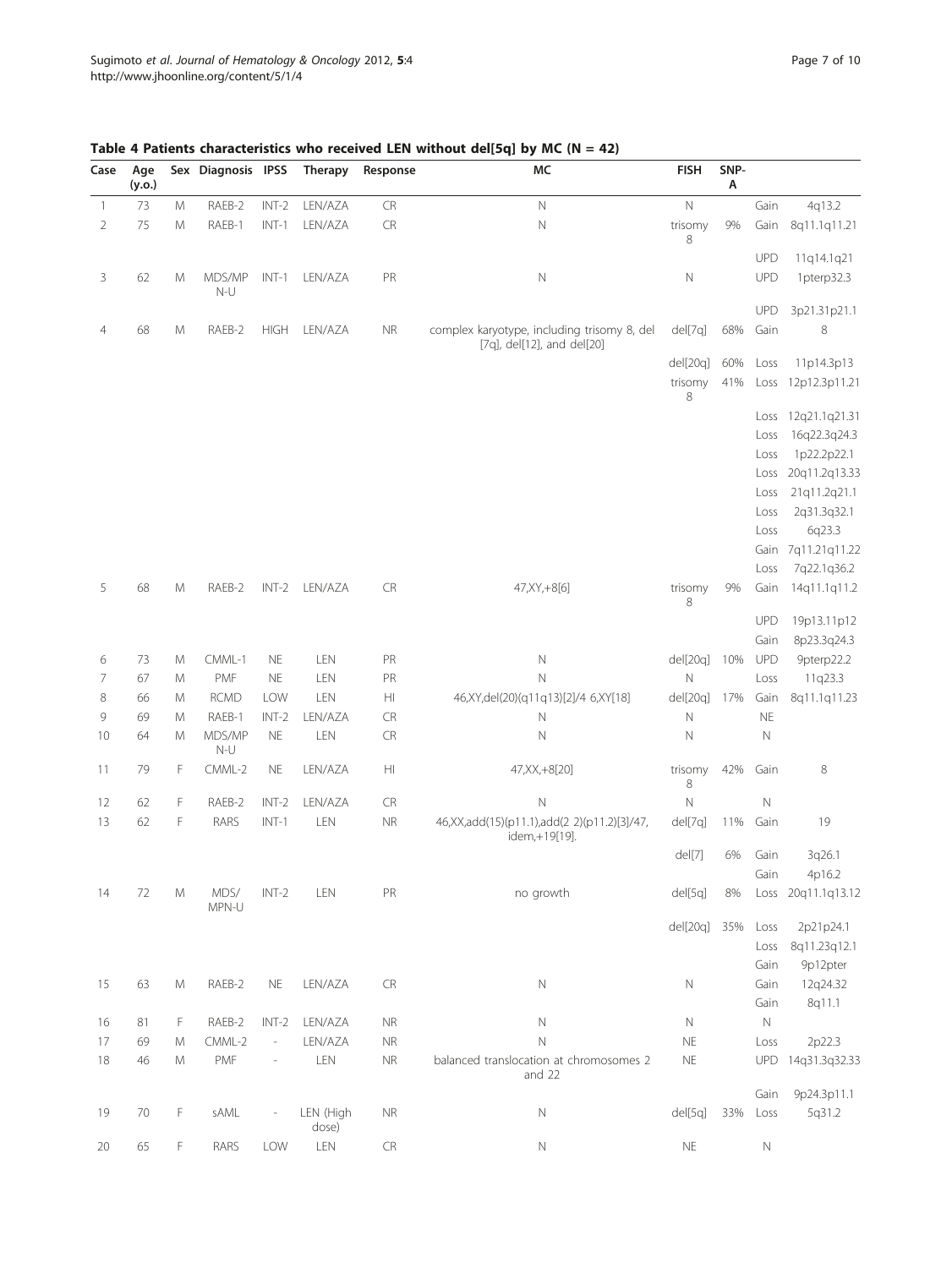| 21 | 70 | M | CMML-1    | $INT-1$                  | LEN | $\mathsf{H}\mathsf{I}$ | $\hbox{N}$              | $\mathsf{N}$ |             | UPD         | 7q22.1qter   |
|----|----|---|-----------|--------------------------|-----|------------------------|-------------------------|--------------|-------------|-------------|--------------|
| 22 | 83 | M | RARS      | LOW                      | LEN | $\mathbb H$            | $\hbox{N}$              | $\mathbb N$  |             | $\mathbb N$ |              |
| 23 | 83 | M | RARS      | $INT-1$                  | LEN | <b>NR</b>              | $\hbox{N}$              | <b>NE</b>    |             | $\mathbb N$ |              |
| 24 | 71 | M | MDS-U     | $INT-1$                  | LEN | <b>NE</b>              | $\hbox{N}$              | <b>NE</b>    |             | Loss        | 15q14        |
| 25 | 69 | M | RARS      | LOW                      | LEN | <b>NR</b>              | $\mathbb N$             | <b>NE</b>    |             | $\mathbb N$ |              |
| 26 | 76 | M | RA        | $INT-1$                  | LEN | <b>NR</b>              | $\hbox{N}$              | <b>NE</b>    |             | Loss        | 3p22.3       |
| 27 | 68 | M | RA        | $INT-1$                  | LEN | <b>NR</b>              | $\mathsf{N}$            | <b>NE</b>    |             | Loss        | 21q21.2      |
|    |    |   |           |                          |     |                        |                         |              |             | Gain        | 3p14.1       |
|    |    |   |           |                          |     |                        |                         |              |             | Loss        | 11q14.3      |
| 28 | 59 | M | RARS      | LOW                      | LEN | <b>NR</b>              | $\mathbb N$             | <b>NE</b>    |             | $\mathbb N$ |              |
| 29 | 73 | F | <b>RA</b> | LOW                      | LEN | <b>NR</b>              | $\mathbb N$             | <b>NE</b>    |             | $\mathbb N$ |              |
| 30 | 78 | F | RARS      | LOW                      | LEN | <b>NE</b>              | $\mathbb N$             | <b>NE</b>    |             | <b>UPD</b>  | 3q21.3qter   |
| 31 | 78 | M | RAEB-1    | $INT-2$                  | LEN | <b>NR</b>              | 47, XY, +19             | <b>NE</b>    |             | Gain        | 19           |
| 32 | 80 | M | RAEB-1    | $INT-1$                  | LEN | <b>NE</b>              | $\hbox{N}$              | <b>NE</b>    |             | Loss        | 17q11.2      |
|    |    |   |           |                          |     |                        |                         |              |             | <b>UPD</b>  | 8p11.2qter   |
| 33 | 79 | F | RARS      | $INT-1$                  | LEN | H                      | $\mathbb N$             | <b>NE</b>    |             | $\mathbb N$ |              |
| 34 | 73 | F | RARS      | LOW                      | LEN | H                      | $\mathbb N$             | <b>NE</b>    |             | Loss        | 18p11.32     |
| 35 | 78 | F | sAML      | $\overline{\phantom{a}}$ | LEN | <b>NR</b>              | 46, XX, t(3; 3)         | <b>NE</b>    |             | Loss        | 3q26.1       |
| 36 | 80 | M | RAEB-2    | $INT-2$                  | LEN | <b>NR</b>              | $\mathsf{N}$            | <b>NE</b>    |             | Loss        | 22q13.2      |
| 37 | 69 | M | RARS      | LOW                      | LEN | $\mathbb H$            | $\hbox{N}$              | <b>NE</b>    |             | $\mathbb N$ |              |
| 38 | 59 | F | RA        | LOW                      | LEN | H                      | $\mathsf{N}$            | <b>NE</b>    |             | $\mathbb N$ |              |
| 39 | 62 | F | RARS      | LOW                      | LEN | <b>NE</b>              | $\mathbb N$             | <b>NE</b>    |             | Gain        | 6p21.32      |
| 40 | 82 | M | RARS      | $INT-1$                  | LEN | <b>NR</b>              | 46, XY, del(20) (q11.2) | <b>NE</b>    |             | Loss        | 20q11.2q13.2 |
| 41 | 53 | M | RARS      | LOW                      | LEN | $\mathbb H$            | $\mathbb N$             | <b>NE</b>    | $\mathbb N$ |             |              |
| 42 | 56 | F | <b>RA</b> | $INT-1$                  | LEN | $\mathbb H$            | $\hbox{N}$              | <b>NE</b>    |             | Loss        | 9p21.2       |
|    |    |   |           |                          |     |                        |                         |              |             | Gain        | 1p21.1       |

<span id="page-7-0"></span>Table 4 Patients characteristics who received LEN without dell5ql by MC (N = 42) (Continued)

Abbreviation: M male; F female; RAEB refractory anemia with excess blasts; MDS/MPN-U myelodysplastic syndromes/myeloproliferative neoplasm, unclassifiable; CMML chronic myelomonocytic leukemia; PMF primary myelofibrosis; RCMD refractory cytopenias with multilineage dysplasia; RARS refractory anemia with ring sideroblasts; sAML secondary acute myeloid leukemia; MDS-U, MDS unclassifiable; RA refractory anemia; LEN lenalidomide; AZA azacitidine; N normal; UPD uniparental disomy; NE not evaluated.

compared with 57% of those with a normal karyotype and 12% of those with other karyotypic abnormalities [[1](#page-8-0),[32](#page-9-0)]. Consequently, we hypothesized that improved detection of chromosomal abnormalities may better

predict poor response to LEN. However, when more abnormalities were found using additional methods, no correlation with response to LEN or LEN/AZA therapy was detected.

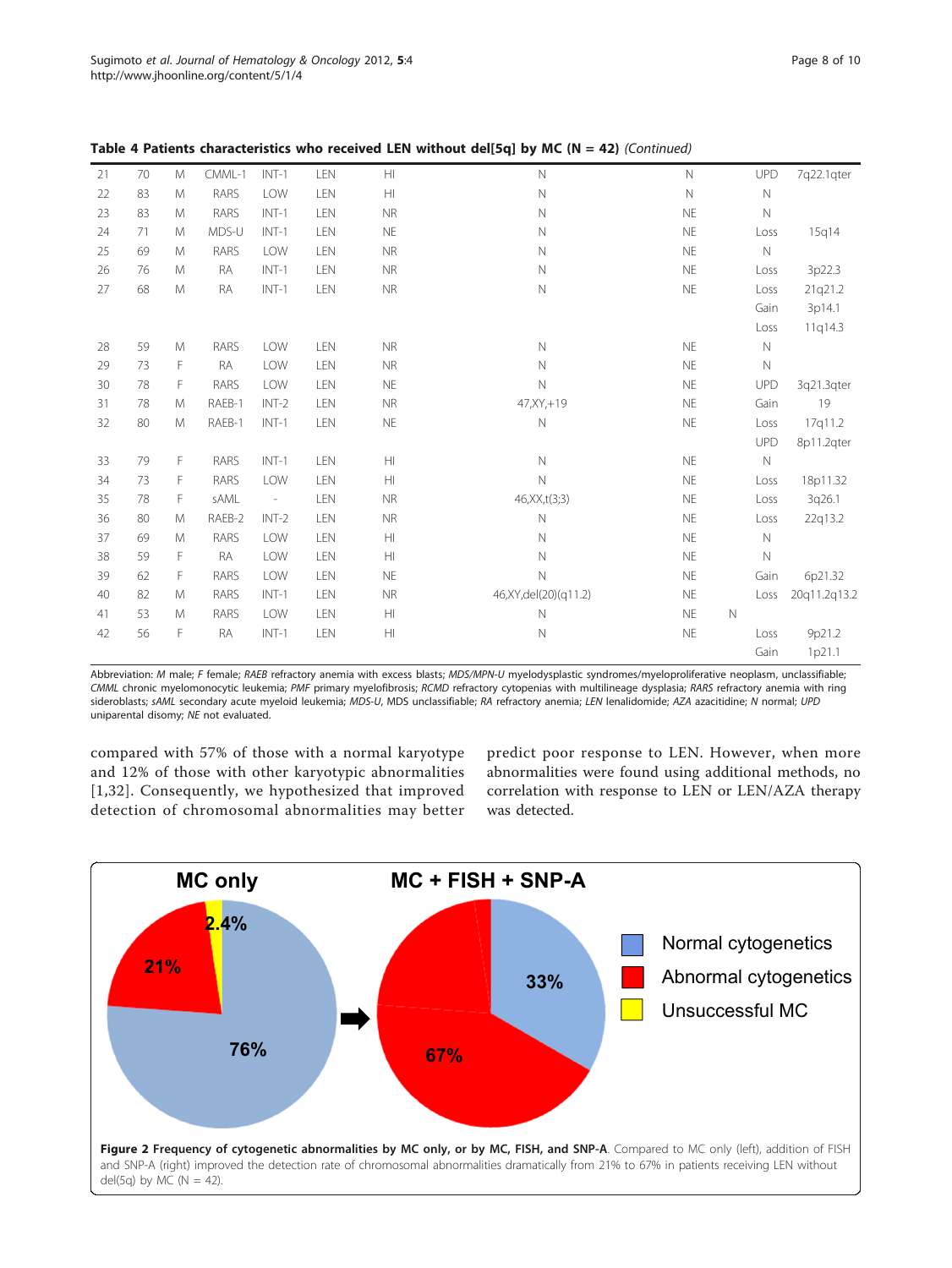| A. All patient who received LEN for more than 3 months ( $N = 38$ ) |                          |                            |         |  |  |  |  |  |  |
|---------------------------------------------------------------------|--------------------------|----------------------------|---------|--|--|--|--|--|--|
|                                                                     | Normal cytogenetic group | Abnormal cytogenetic group | p value |  |  |  |  |  |  |
| Categorized by MC only                                              | 64%                      | 33%                        | 0.07    |  |  |  |  |  |  |
| Categorized by MC/FISH/SNP-A                                        | 64%                      | 54%                        | 0.4     |  |  |  |  |  |  |
| B. Monotherapy (LEN only) patients ( $N = 27$ )                     |                          |                            |         |  |  |  |  |  |  |
|                                                                     | Normal cytogenetic group | Abnormal cytogenetic group | p value |  |  |  |  |  |  |
| Categorized by MC                                                   | 60%                      | 17%                        | 0.08    |  |  |  |  |  |  |
| only                                                                |                          |                            |         |  |  |  |  |  |  |
| Categorized by MC/FISH/SNP-A                                        | 64%                      | 44%                        | 0.27    |  |  |  |  |  |  |
| C. Patients with combination therapy of $AZA + LEN (N = 11)$        |                          |                            |         |  |  |  |  |  |  |
|                                                                     | Normal cytogenetic group | Abnormal cytogenetic group | p value |  |  |  |  |  |  |
| Categorized by MC only                                              | 75%                      | 67%                        | 0.85    |  |  |  |  |  |  |
| Categorized by MC/FISH/SNP-A                                        | 67%                      | 75%                        | 0.85    |  |  |  |  |  |  |

#### <span id="page-8-0"></span>Table 5 Cytogenetic categories and response to therapy in the cohort of LEN patients

LEN lenalidomide; MC metaphase cytogenetics; FISH fluorescence in situ hybridization; SNP-A single nucleotide polymorphism array karyotyping; AZA azacitidine.

We also speculated that we could recognize other chromosomal markers of response or refractoriness to LEN besides del<sup>[5q]</sup> using FISH and SNP-A. For example, trisomy 13 as the sole cytogenetic abnormality was reported to be possible good prognostic factor to LEN therapy [\[33](#page-9-0)], but was not detected in our LEN cohort. Instead, we found gain of chromosome 8 material to be predictive of response to LEN, although we acknowledge that 5 out of those 6 patients received combined LEN/ AZA therapy [[34](#page-9-0),[35](#page-9-0)].

In addition to cytogenetic abnormalities, we also studied mutational status of a variety of genes as possible markers of response. For example, ASXL1 mutations in CMML [\[36](#page-9-0)] and DNMT3A in AML [[27\]](#page-9-0) were reported to be poor prognostic factors. We identified 2 patients with DNMT3A mutations in our cohort, both of them achieved CR with LEN or LEN/AZA therapy.

This cohort used in this study has several limitations, including a limited size and the inclusion of patients with heterogenous disease entities. But, we have been able to demonstrate that a normal karyotype and gain of chromosome 8 material was predictive of response to LEN, while additional testing by FISH or SNP-A is not useful for better prediction of response in non-del[5q] patients with myeloid malignancies.

#### Acknowledgements

This work was supported by in part by R01HL-082983, K24 HL-077522, and grants from AA&MDS International Foundation and Robert Duggan Charitable Fund (J.P.M).

#### Author details

<sup>1</sup>Department of Translational Hematology and Oncology Research, Cleveland Clinic Taussig Cancer Institute, Cleveland, OH, USA. <sup>2</sup> Hematologic Oncology and Blood Disorders, Cleveland Clinic Taussig Cancer Institute, Cleveland, OH, USA. <sup>3</sup>H. Lee Moffitt Cancer Center, Tampa, FL, USA. <sup>4</sup>Translational Hematology and Oncology Research, Taussig Cancer Institute R-40, Cleveland Clinic, 9500 Euclid Ave, Cleveland, OH, USA.

#### Authors' contributions

YS and JPM designed research, performed research, analyzed data, and wrote the paper. HM, FT, VV, AJ, AJ, HS, CLO, KG performed research. MA, RT, KRM and AFL analyzed data. All authors read and approved the final manuscript.

#### Competing interests

The authors declare that they have no competing interests.

Received: 11 January 2012 Accepted: 5 March 2012 Published: 5 March 2012

#### References

- 1. List A, Kurtin S, Roe DJ, Buresh A, Mahadevan D, Fuchs D, et al: **[Efficacy of](http://www.ncbi.nlm.nih.gov/pubmed/15703420?dopt=Abstract)** [lenalidomide in myelodysplastic syndromes.](http://www.ncbi.nlm.nih.gov/pubmed/15703420?dopt=Abstract) N Engl J Med 2005, 352:549-57.
- 2. List A, Dewald G, Bennett J, Giagounidis A, Raza A, Feldman E, et al: [Myelodysplastic syndrome-003 study investigators. Lenalidomide in the](http://www.ncbi.nlm.nih.gov/pubmed/17021321?dopt=Abstract) [myelodysplastic syndrome with chromosome 5q deletion.](http://www.ncbi.nlm.nih.gov/pubmed/17021321?dopt=Abstract) N Engl J Med 2006, 355:1456-65.
- 3. Adès L, Boehrer S, Prebet T, Beyne-Rauzy O, Legros L, Ravoet C, et al: [Efficacy and safety of lenalidomide in intermediate-2 or high-risk](http://www.ncbi.nlm.nih.gov/pubmed/18987358?dopt=Abstract) [myelodysplastic syndromes with 5q deletion: results of a phase 2 study.](http://www.ncbi.nlm.nih.gov/pubmed/18987358?dopt=Abstract) Blood 2009, 113:3947-52.
- 4. Raza A, Reeves JA, Feldman EJ, Dewald GW, Bennett JM, Deeg HJ, et al: [Phase 2 study of lenalidomide in transfusion-dependent, low-risk, and](http://www.ncbi.nlm.nih.gov/pubmed/17893227?dopt=Abstract) [intermediate-1-risk myelodysplastic syndromes with karyotypes other](http://www.ncbi.nlm.nih.gov/pubmed/17893227?dopt=Abstract) [than deletion 5q.](http://www.ncbi.nlm.nih.gov/pubmed/17893227?dopt=Abstract) Blood 2008, 111:86-93.
- Fehniger T[A](http://www.ncbi.nlm.nih.gov/pubmed/21051557?dopt=Abstract), Uy GL, Trinkaus K, Nelson AD, Demland J, Abboud CN, et al: A [phase II study of high dose lenalidomide as initial therapy for older](http://www.ncbi.nlm.nih.gov/pubmed/21051557?dopt=Abstract) [patients with acute myeloid leukemia.](http://www.ncbi.nlm.nih.gov/pubmed/21051557?dopt=Abstract) Blood 2011, 117:1828-33.
- 6. Sekeres MA, Gundacker H, Lancet J, Advani A, Petersdorf S, Liesveld JL, et al: A phase II study of lenalidomide for previously untreated deletion (del) 5q acute myeloid leukemia (AML) patients age 60 or older who are not candidates for remission induction chemotherapy (Southwest Oncology Group Study S0605). Blood 2010, 116:150.
- 7. Kulasekararaj AG, Mohamedali AM, Smith AE, Lea NC, Kizilors A, Abdallah A, et al: Polycomb complex group gene mutations and their prognostic relevance In 5-azacitidine treated myelodysplastic syndrome patients. Blood 2010, 116:61.
- 8. Jädersten M, Saft L, Smith A, Kulasekararaj A, Pomplun S, Göhring G, et al: [TP53 mutations in low-risk myelodysplastic syndromes with del\(5q\)](http://www.ncbi.nlm.nih.gov/pubmed/21519010?dopt=Abstract) [predict disease progression.](http://www.ncbi.nlm.nih.gov/pubmed/21519010?dopt=Abstract) J Clin Oncol 2011, 29:1971-9.
- 9. Möllgård L, Saft L, Treppendahl MB, Dybedal I, Nørgaard JM, Astermark J, et al: [Clinical effect of increasing doses of lenalidomide in high-risk](http://www.ncbi.nlm.nih.gov/pubmed/21719884?dopt=Abstract) [myelodysplastic syndrome and acute myeloid leukemia with](http://www.ncbi.nlm.nih.gov/pubmed/21719884?dopt=Abstract) [chromosome 5 abnormalities.](http://www.ncbi.nlm.nih.gov/pubmed/21719884?dopt=Abstract) Haematologica 2011, 96:963-971.